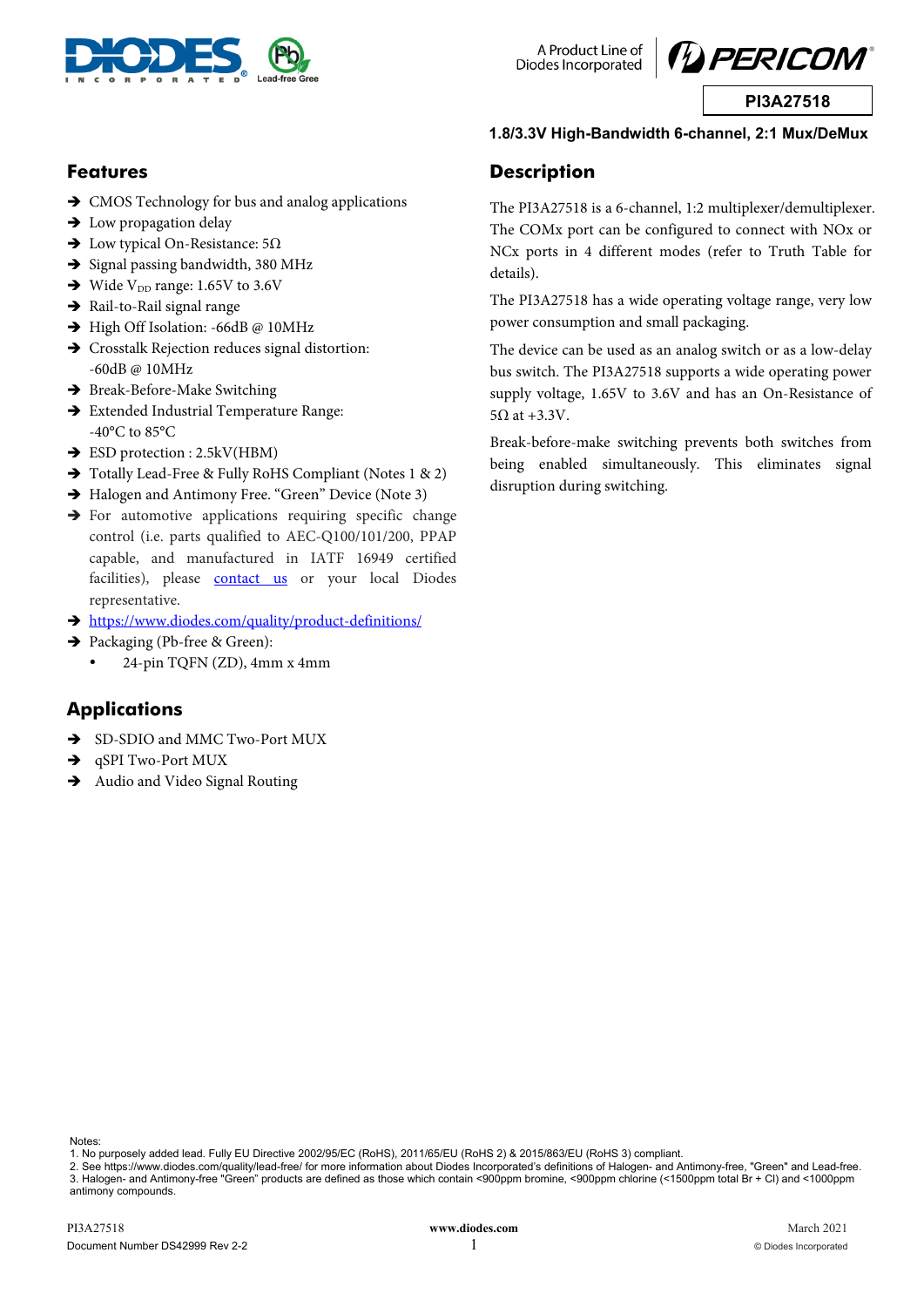



### **Block Diagram**



# **Function Table**

 $\overline{\phantom{a}}$ 

|           | <b>Select Input</b> |     | <b>Function</b>                                                                    |
|-----------|---------------------|-----|------------------------------------------------------------------------------------|
| <b>EN</b> | IN1                 | IN2 |                                                                                    |
|           | X                   | X   | All Channels are OFF                                                               |
| 0         |                     | 0   | $NC_{1,2,3}$ Connected to $COM_{1,2,3}$<br>$NC_{4.5.6}$ Connected to $COM_{4.5.6}$ |
|           |                     | 0   | $NO1.2.3$ Connected to $COM1.2.3$<br>$NC_{4.5.6}$ Connected to $COM_{4.5.6}$       |
|           |                     |     | $NC_{1,2,3}$ Connected to $COM_{1,2,3}$<br>$NO4.5.6$ Connected to $COM4.5.6$       |
|           |                     |     | $NO1.2.3$ Connected to $COM1.2.3$<br>$NO4.5.6$ Connected to $COM4.5.6$             |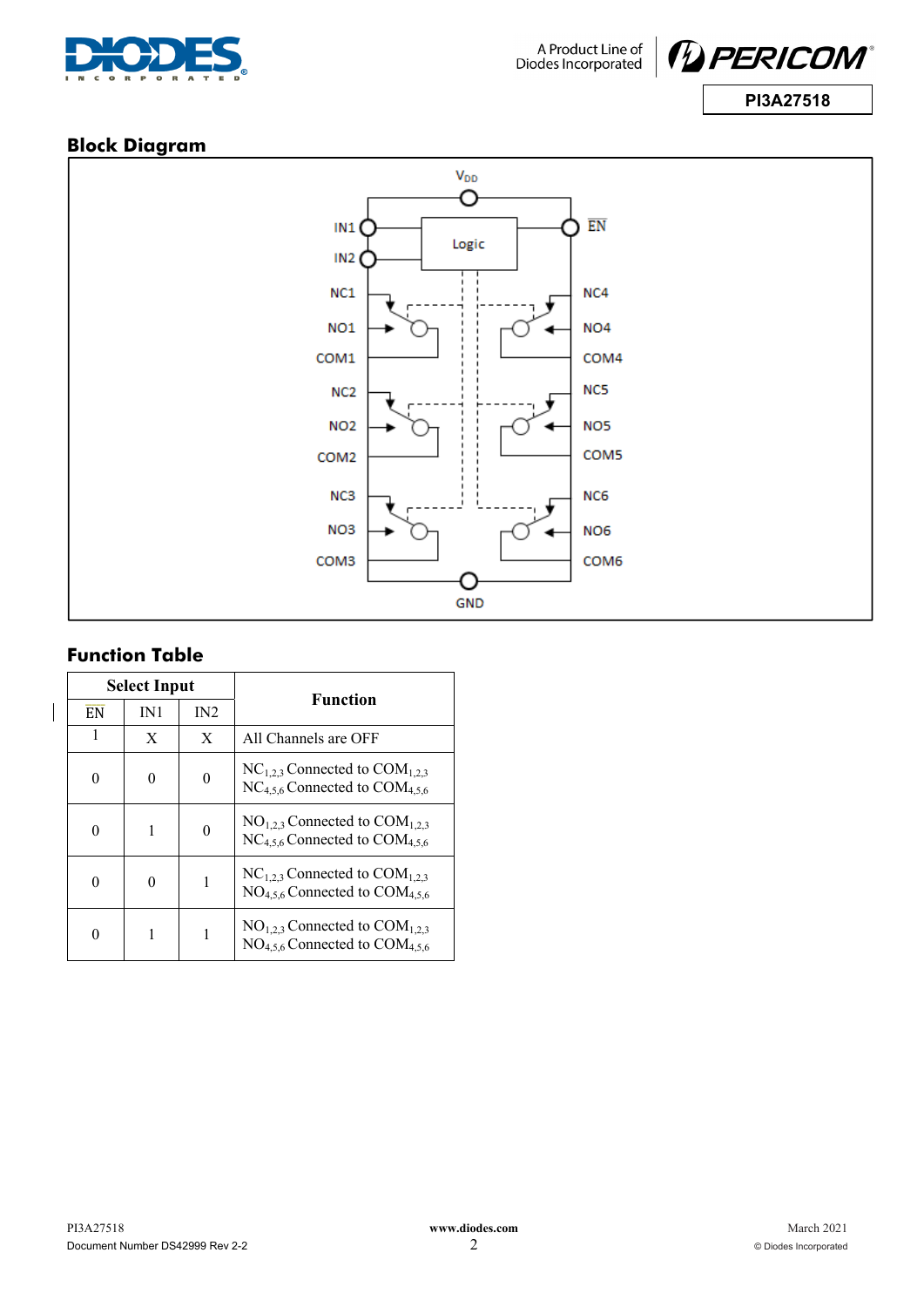



### **Pin Configuration** (Top view)



## **Pin Description**

| Pin#           | <b>Name</b>      | <b>Description</b>          |  |  |
|----------------|------------------|-----------------------------|--|--|
| 1              | COM <sub>1</sub> | Common Signal Path          |  |  |
| $\overline{2}$ | <b>GND</b>       | Ground                      |  |  |
| 3              | COM <sub>2</sub> | Common Signal Path          |  |  |
| 4              | COM <sub>3</sub> | Common Signal Path          |  |  |
| 5              | <b>VDD</b>       | Positive Power Supply       |  |  |
| 6              | COM4             | Common Signal Path          |  |  |
| 7              | COM <sub>5</sub> | Common Signal Path          |  |  |
| $8\,$          | NO1              | Signal Path - Normal Open   |  |  |
| 9              | COM <sub>6</sub> | Common Signal Path          |  |  |
| 10             | NO2              | Data Port (Normally open)   |  |  |
| 11             | IN2              | Select Input 2              |  |  |
| 12             | NO <sub>3</sub>  | Signal Path - Normal Open   |  |  |
| 13             | NO <sub>6</sub>  | Signal Path - Normal Open   |  |  |
| 14             | NO <sub>4</sub>  | Signal Path - Normal Open   |  |  |
| 15             | NO <sub>5</sub>  | Signal Path - Normal Open   |  |  |
| 16             | NC5              | Signal Path - Normal Closed |  |  |
| 17             | <b>EN</b>        | Enable Input, Low Active    |  |  |
| 18             | NC4              | Signal Path - Normal Closed |  |  |
| 19             | NC <sub>6</sub>  | Signal Path - Normal Closed |  |  |
| 20             | NC <sub>3</sub>  | Signal Path - Normal Closed |  |  |
| 21             | IN1              | Select Input 1              |  |  |
| 22             | NC2              | Signal Path - Normal Closed |  |  |
| 23             | NC1              | Signal Path - Normal Closed |  |  |
| 24             | N.C              | No connect                  |  |  |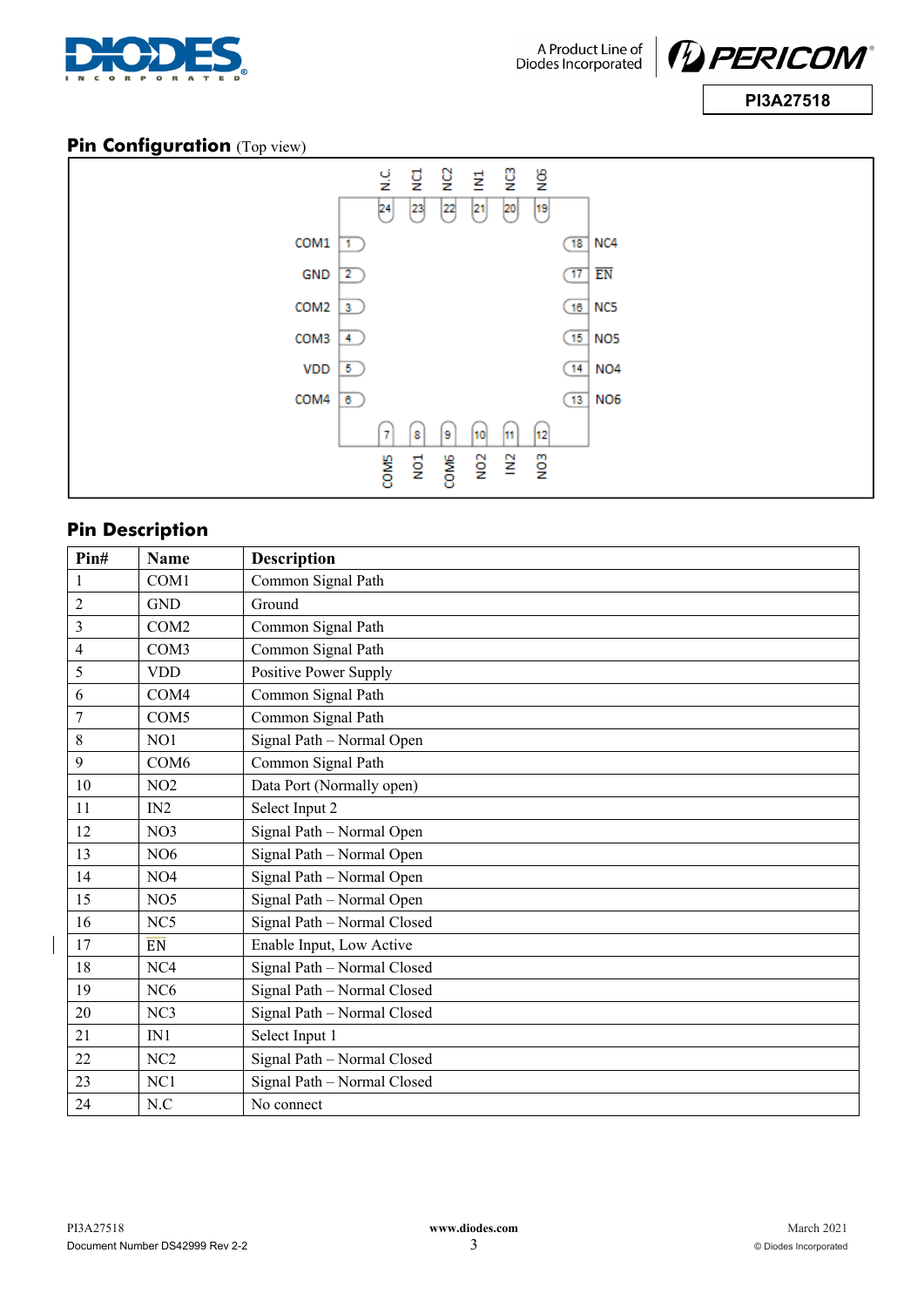



### **Maximum Ratings**

**Note:** 

Stresses greater than those listed under MAXIMUM RATINGS may cause permanent damage to the device. This is a stress rating only and functional operation of the device at these or any other conditions above those indicated in the operational sections of this specification is not implied. Exposure to absolute maximum rating conditions for extended periods may affect reliability. The input and output negative voltage ratings may be exceeded if the input and output diode current ratings are observed. Control input must be held HIGH or LOW; it must not float.

#### **Recommended Operating Conditions**

| Symbol       | Parameter                    | Conditions | Min.   | $\mathbf{Typ.}$ | Max.     | Unit    |
|--------------|------------------------------|------------|--------|-----------------|----------|---------|
| $\rm V_{DD}$ | <b>Operating Voltage</b>     |            | 1.65   |                 | 3.6      |         |
| $V_{IN}$     | Control Input Voltage        |            |        |                 | $V_{DD}$ |         |
| V INPUT      | Switch Input Voltage         |            | $-0.3$ | $\blacksquare$  | $V_{DD}$ |         |
| ΙA           | <b>Operating Temperature</b> |            | $-40$  |                 | 85       | $\circ$ |

### **DC Electrical Characteristics**

| +3.3V Supply ( $V_{DD}$ = 3V to 3.6V, $T_A$ = -40°C to 85°C, unless otherwise noted. Typical values are at 3.3V and +25°C.) |  |
|-----------------------------------------------------------------------------------------------------------------------------|--|
|-----------------------------------------------------------------------------------------------------------------------------|--|

| <b>Symbol</b>                                     | Parameter                                      | <b>Test Conditions</b>                                                                                                             | <b>TEMP</b>                                                   | Min.                   | Typ.                     | Max.           | <b>Units</b> |
|---------------------------------------------------|------------------------------------------------|------------------------------------------------------------------------------------------------------------------------------------|---------------------------------------------------------------|------------------------|--------------------------|----------------|--------------|
| <b>ANALOG SWITCH</b>                              |                                                |                                                                                                                                    |                                                               |                        |                          |                |              |
| $V_{NO}$ , $V_{NC}$ ,<br>$V_{COM}$                | Analog Signal Range                            |                                                                                                                                    | -40 $\rm{^{\circ}C}$ to 85 $\rm{^{\circ}C}$                   | $\theta$               | $\overline{\phantom{0}}$ | $V_{DD}$       | V            |
| $R_{ON}$                                          | On-Resistance                                  | $V_{DD} = 3V$ , $I_{COM} = -32mA$ , $0 \le V_{NO}$<br>or $V_{NC} \leq V_{DD}$ , Test Circuit 1                                     | $+25^{\circ}C$<br>-40 $^{\circ}$ C to 85 $^{\circ}$ C         | $\mathbf{r}$           | 4.4                      | 5.2<br>7.6     | $\Omega$     |
| $\Delta R_{ON}$                                   | On-Resistance Match<br><b>Between Channels</b> | $V_{DD} = 3V$ , $I_{COM} = -32mA$ , $V_{NO}$ or<br>$V_{NC} = 2.1V$ , Test Circuit 1                                                | $+25^{\circ}C$<br>-40 $^{\circ}$ C to 85 $^{\circ}$ C         | $\blacksquare$         | 0.3                      | 0.7<br>0.8     | $\Omega$     |
| $R_{ONF}$                                         | On-Resistance<br>Flatness                      | $V_{DD} = 3.3 V$ , $I_{COM} = -32 mA$ ,<br>$V_{NO} = 0.15V$ or $V_{NC} = 3.15V$ , Test                                             | $+25^{\circ}C$<br>-40 $\rm{^{\circ}C}$ to 85 $\rm{^{\circ}C}$ | $\mathbf{r}$<br>$\sim$ | 0.95                     | 2.1<br>2.3     | $\Omega$     |
| $I_{\text{OFF (NO)}}$ or<br>$I_{OFF(NC)}$         | NC/NO Channel-Off<br>Leakage Current           | Circuit 1<br>$VDD=3.6V$ ,<br>$V_{NO}$ or $V_{NC}$ = 3V & $V_{COM}$ = 1V or<br>$V_{NO}$ or $V_{NC} = 1V & V_{COM} = 3V$             | -40 $\rm{^{\circ}C}$ to 85 $\rm{^{\circ}C}$                   | $-2$                   |                          | $\overline{2}$ | $\mu A$      |
| $I_{OFF (COM)}$                                   | COM Channel-Off<br>Leakage Current             | $VDD=3.6V$ ,<br>VNO or VNC = $3V &$ VCOM =<br>1V or<br>VNO or VNC = $1V & VCOM =$<br>3V                                            | -40 $\rm{^{\circ}C}$ to 85 $\rm{^{\circ}C}$                   | $-2$                   |                          | $\overline{2}$ | $\mu$ A      |
| $I_{\text{OFF (NO)}}$ or<br>$I_{\text{OFF (NC)}}$ | NC/NO POWER-Off<br>Leakage Current             | $V_{DD} = 0V$ ,<br>$V_{NO}$ or $V_{NC} = 3.6 V & V_{COM} = 0 V$<br>$\alpha$<br>$V_{NO}$ or $V_{NC} = 0V$ & $V_{COM} = 3.6V$        | -40 $^{\circ}$ C to 85 $^{\circ}$ C                           | $-12$                  |                          | 12             | $\mu$ A      |
| $I_{OFF\ (COM)}$                                  | <b>COM POWER-Off</b><br>Leakage Current        | $VDD=0V$ ,<br>VNO or VNC = $3.6V$ & VCOM =<br>0V or<br>VNO or VNC = $0V & VCOM =$<br>3.6V                                          | -40 $\rm{^{\circ}C}$ to 85 $\rm{^{\circ}C}$                   | $-12$                  |                          | 12             | $\mu$ A      |
| $I_{ON} (NO)$<br><sub>or</sub><br>$I_{ON}$ (NC)   | Channel-On Leakage<br>Current (NO/NC)          | $V_{DD} = 3.6 V,$<br>$V_{NO}$ or $V_{NC}$ = 3V & $V_{COM}$ = open<br><sub>or</sub><br>$V_{NO}$ or $V_{NC}$ = 1V & $V_{COM}$ = open | -40 $^{\circ}$ C to 85 $^{\circ}$ C                           | $-7$                   |                          | $\tau$         | $\mu A$      |
| $I_{ON}$ (COM)                                    | Channel-On Leakage<br>Current (COM)            | $V_{DD} = 3.6 V,$<br>$V_{NO}$ or $V_{NC}$ = open & $V_{COM}$ = 3V<br><sub>or</sub>                                                 | -40 $^{\circ}$ C to 85 $^{\circ}$ C                           | $-7$                   |                          | $\tau$         | $\mu$ A      |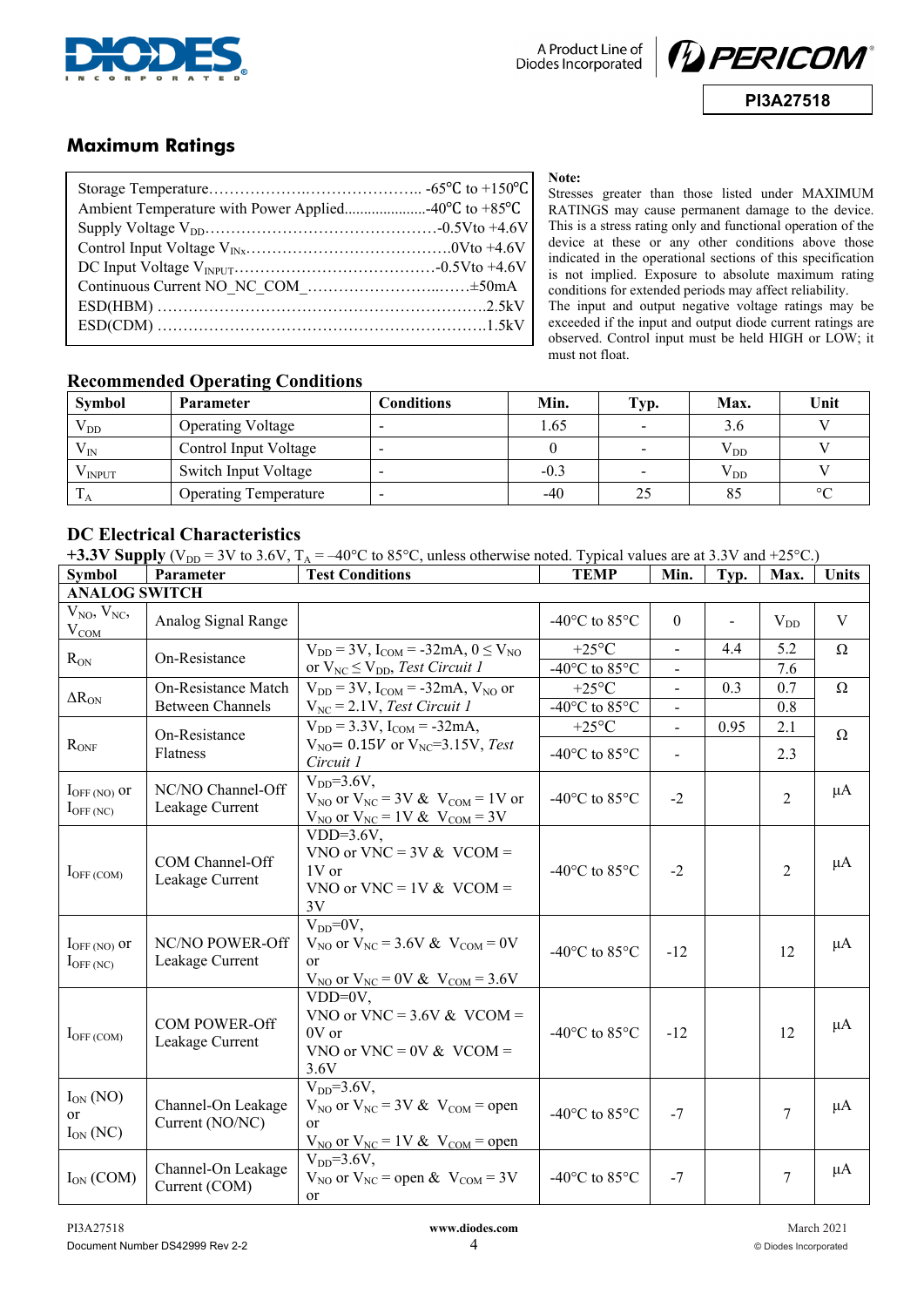

A Product Line of<br>Diodes Incorporated



**PI3A27518** 

| <b>Symbol</b>               | Parameter                         | <b>Test Conditions</b>                                                                                                        | <b>TEMP</b>                                 | Min.                     | Typ.           | Max. | Units        |
|-----------------------------|-----------------------------------|-------------------------------------------------------------------------------------------------------------------------------|---------------------------------------------|--------------------------|----------------|------|--------------|
|                             |                                   | $\overline{V_{NO}$ or $\overline{V}_{NC}}$ = open & $V_{COM}$ = 1V                                                            |                                             |                          |                |      |              |
| <b>DIGITAL INPUTS</b>       |                                   |                                                                                                                               |                                             |                          |                |      |              |
| $\rm V_{IH}$                | Input Logic High                  | $\blacksquare$                                                                                                                | -40 $^{\circ}$ C to 85 $^{\circ}$ C         | 0.8                      | $\sim$         | 3.6  | $\mathbf{V}$ |
| $V_{IL}$                    | Input Logic Low                   | $\overline{a}$                                                                                                                | -40 $^{\circ}$ C to 85 $^{\circ}$ C         | $\Omega$                 |                | 0.2  |              |
| $I_{IN}$                    | IN Input Leakage<br>Current       | $V_{DD} = 3.6V$ , $V_{IN} = 0$ or 3.6V                                                                                        | -40 $\rm{^{\circ}C}$ to 85 $\rm{^{\circ}C}$ | $-2.5$                   |                | 2.5  | $\mu$ A      |
|                             | <b>DYNAMIC CHARACTERISTICS</b>    |                                                                                                                               |                                             |                          |                |      |              |
|                             |                                   | $V_{DD} = 3.3 V$ , $V_{COM} = V_{DD}$ , $R_L = 500$ hm,<br>$C_L = 35pF$<br>See Test Circuit Figure 2.                         | $+25^{\circ}$ C                             | $\overline{\phantom{a}}$ | 11.5           | 30.0 | ns           |
| $T_{ON}$                    | Turn-On Time                      | $V_{DD}$ =3V to 3.6V, $V_{COM}$ =V <sub>DD</sub> ,<br>$R_l$ =500hm, $C_l$ =35pF<br>See Test Circuit Figure 2.                 | -40 $^{\circ}$ C to 85 $^{\circ}$ C         | $\overline{a}$           |                | 30.0 | ns           |
| $T_{OFF}$                   | Turn-Off Time                     | $V_{DD} = 3.3 V$ , $V_{COM} = V_{DD}$ , $R_L = 500$ hm,<br>$C_{L} = 35pF$<br>See Test Circuit Figure 2.                       | $+25^{\circ}$ C                             |                          | 7.6            | 30.0 | ns           |
|                             |                                   | $V_{DD}$ =3V to 3.6V, $V_{COM}$ = $V_{DD}$ ,<br>$R_L$ =500hm, $C_L$ =35pF<br>See Test Circuit Figure 2.                       | -40 $\rm{^{\circ}C}$ to 85 $\rm{^{\circ}C}$ |                          |                | 30.0 | ns           |
| $T_D$                       | Break-Before-Make                 | $V_{DD} = 3.3 V$ , $V_{NC} = V_{NO} = V_{DD}$ ,<br>$R_I$ =500hm, $C_I$ =35pF<br>See Test Circuit Figure 3.                    | $+25^{\circ}$ C                             | 4.0                      | 6.5            | 20.0 | ns           |
|                             | Delay                             | $V_{DD}$ =3V to 3.6V, $V_{NC}$ =V <sub>NO</sub> =V <sub>DD</sub> ,<br>$R_I$ =500hm, $C_I$ =35pF<br>See Test Circuit Figure 3. | -40 $^{\circ}$ C to 85 $^{\circ}$ C         |                          | $\blacksquare$ | 20.0 | ns           |
| $f_{3dB}$                   | 3dB Bandwidth                     | $RI=50Ohm.$<br>See Test Circuit Figure 6.                                                                                     | $+25^{\circ}$ C                             |                          | 380            |      | <b>MHz</b>   |
| O <sub>ISO</sub>            | COM-NC/NO and<br>NC-NO Isolations | $R_1 = 500$ hm, f=10MHz<br>See Test Circuit Figure 4.                                                                         | $+25^{\circ}C$                              |                          | $-68$          |      | dB           |
| $\mathbf{X}_{\text{TALKD}}$ | Channel-to-Channel<br>Crosstalk   | $R_1 = 500$ hm, f=10MHz<br>See Test Circuit Figure 5.                                                                         | $+25^{\circ}C$                              |                          | $-62$          |      | dB           |
| $X_{\text{TALK(ADI)}}$      | Crosstalk adjacent                | $R_1 = 500$ hm, f=10MHz<br>See Test Circuit Figure 5.                                                                         | $+25^{\circ}$ C                             |                          | $-91$          |      | dB           |
| $I_{CC}$                    | Power Supply<br>Current           | $V_{DD} = 3.6V$ , VIN=0V or $V_{DD}$ Switch<br>ON or OFF                                                                      | -40 $\rm{^{\circ}C}$ to 85 $\rm{^{\circ}C}$ |                          |                | 3.0  | $\mu A$      |

+1.8V Supply ( $V_{DD}$  = 1.65V to 1.95V,  $T_A$  = -40°C to 85°C, unless otherwise noted. Typical values are at 1.8V and +25°C.)

| <b>Symbol</b>                                   | <b>Parameter</b>                     | <b>Test Conditions</b>                                                                                                            | <b>TEMP</b>                        | Min.                     | Typ. | Max.     | Units |  |
|-------------------------------------------------|--------------------------------------|-----------------------------------------------------------------------------------------------------------------------------------|------------------------------------|--------------------------|------|----------|-------|--|
| <b>ANALOG SWITCH</b>                            |                                      |                                                                                                                                   |                                    |                          |      |          |       |  |
| $V_{NO}$ , $V_{NC}$ ,<br>$V_{COM}$              | Analog Signal Range                  |                                                                                                                                   | $-40^{\circ}$ C to 85 $^{\circ}$ C | $\theta$                 |      | $V_{DD}$ | V     |  |
| $R_{ON}$                                        | On-Resistance                        | $V_{DD} = 1.65V$ , $I_{COM} = -32mA$ , $0 \le$                                                                                    | $+25$ °C                           |                          | 7.1  | 14.4     | Ω     |  |
|                                                 |                                      | $V_{NO}$ or $V_{NC} \leq V_{DD}$ , Test Circuit 1                                                                                 | $-40^{\circ}$ C to 85 $^{\circ}$ C | $\overline{\phantom{a}}$ |      | 16.3     |       |  |
| $\Delta R_{ON}$                                 | On-Resistance Match                  | $V_{DD} = 1.65V$ , $I_{COM} = -32mA$ , $V_{NO}$                                                                                   | $+25$ °C                           |                          | 0.3  |          | Ω     |  |
| <b>Between Channels</b>                         |                                      | or $V_{NC} = 1.5V$ , Test Circuit 1                                                                                               | $-40^{\circ}$ C to 85 $^{\circ}$ C |                          |      | 1.2      |       |  |
|                                                 | On-Resistance                        | $V_{DD} = 1.65V$ , $I_{COM} = -32mA$ ,                                                                                            | $+25$ °C                           | $\overline{\phantom{a}}$ | 2.7  | 5.5      |       |  |
| $R_{ONF}$<br><b>Flatness</b>                    |                                      | $V_{\text{NO}} = 0.15V$ or $V_{\text{NC}} = 1.5V$ , Test<br>Circuit 1                                                             | $-40^{\circ}$ C to 85 $^{\circ}$ C |                          |      | 7.3      | Ω     |  |
| $I_{\text{OFF (NO)}}$ or<br>$I_{\rm OFF\,(NC)}$ | NO/NC Channel-Off<br>Leakage Current | $V_{DD} = 1.95V$ ,<br>$V_{NO}$ or $V_{NC} = 1.65V \& V_{COM} =$<br>$0.3V$ or<br>$V_{NO}$ or $V_{NC} = 0.3 V & V_{COM} =$<br>1.65V | $-40^{\circ}$ C to 85 $^{\circ}$ C | $-0.9$                   |      | 0.9      | μA    |  |
| $I_{\rm OFF\,(COM)}$                            | COM Channel-Off<br>Leakage Current   | $V_{DD} = 1.95V$ ,<br>$V_{NO}$ or $V_{NC} = 1.65V \& V_{COM} =$<br>$0.3V$ or<br>$V_{NO}$ or $V_{NC} = 0.3V \& V_{COM} =$          | $-40^{\circ}$ C to 85 $^{\circ}$ C | $-0.9$                   |      | 0.9      | μA    |  |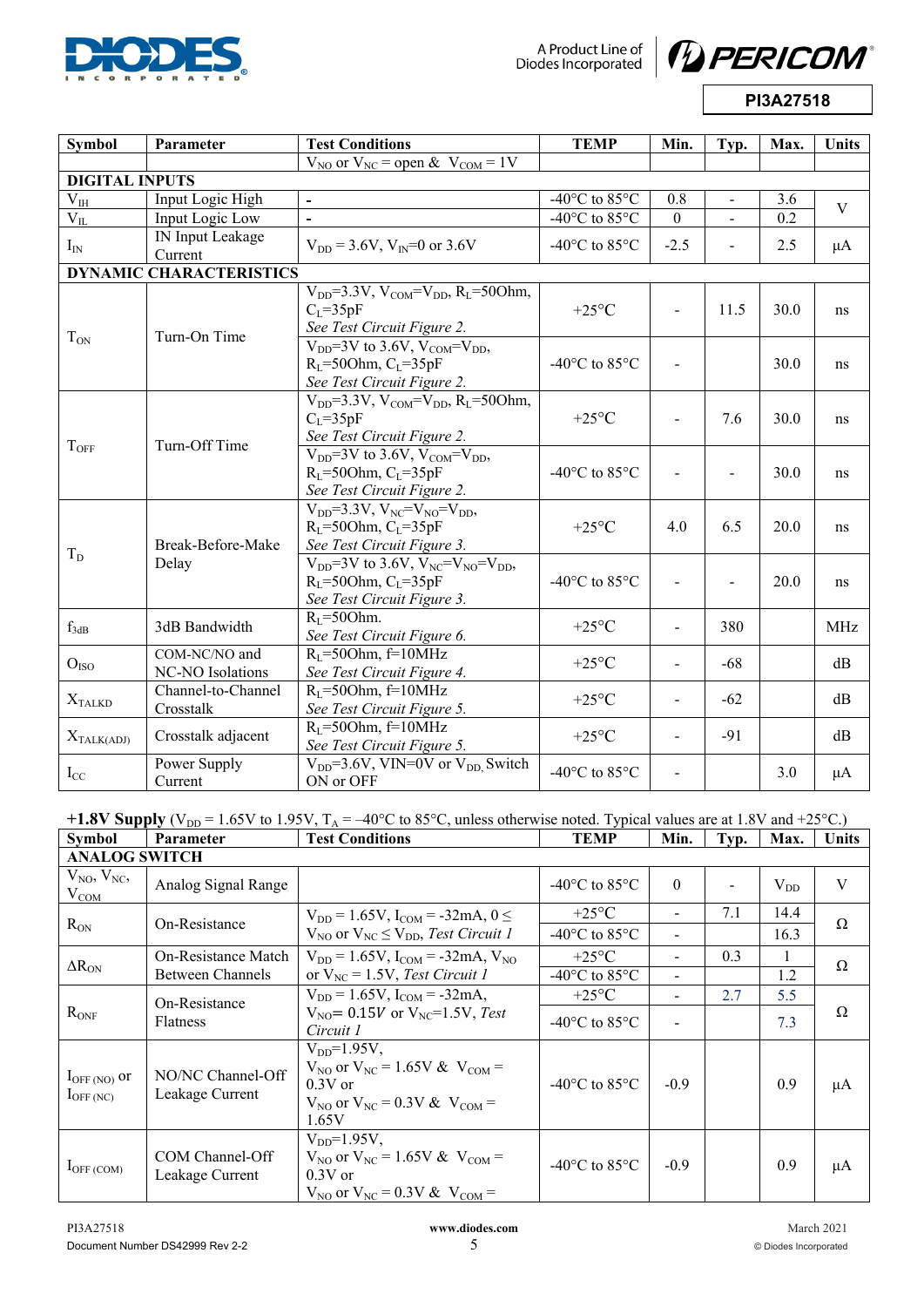

A Product Line of<br>Diodes Incorporated



**PI3A27518** 

| <b>Symbol</b>                                   | Parameter                                | <b>Test Conditions</b>                                                                                                                                | <b>TEMP</b>                                                | Min.           | Typ.           | Max.                     | <b>Units</b> |  |
|-------------------------------------------------|------------------------------------------|-------------------------------------------------------------------------------------------------------------------------------------------------------|------------------------------------------------------------|----------------|----------------|--------------------------|--------------|--|
|                                                 |                                          | 1.65V                                                                                                                                                 |                                                            |                |                |                          |              |  |
| $I_{\text{OFF (NO)}}$ or<br>$I_{\rm OFF\,(NC)}$ | NC/NO POWER-Off<br>Leakage Current       | $V_{DD} = 0V$ ,<br>$V_{NO}$ or $V_{NC} = 1.95V \& V_{COM} = 0V$<br><sub>or</sub><br>$V_{NO}$ or $V_{NC} = 0V & V_{COM} = 1.95V$                       | -40 $^{\circ}$ C to 85 $^{\circ}$ C                        | $-5$           |                | 5                        | $\mu A$      |  |
| $I_{OFF\ (COM)}$                                | <b>COM POWER-Off</b><br>Leakage Current  | $V_{DD} = 0V$ .<br>$V_{NO}$ or $V_{NC} = 1.95V \& V_{COM} = 0V$<br><sub>or</sub><br>$V_{\text{NO}}$ or $V_{\text{NC}} = 0V \& V_{\text{COM}} = 1.95V$ | $-40^{\circ}$ C to 85 $^{\circ}$ C                         | $-5$           |                | 5                        | $\mu A$      |  |
| $I_{ON} (NO)$<br><sub>or</sub><br>$I_{ON}$ (NC) | Channel-On Leakage<br>Current (NO/NC)    | $V_{DD} = 1.95V$ ,<br>$V_{NO}$ or $V_{NC}$ = 1.65V & $V_{COM}$ = open<br><sub>or</sub><br>$V_{NO}$ or $V_{NC} = 0.3V$ & $V_{COM} =$ open              | -40 $^{\circ}$ C to 85 $^{\circ}$ C                        | $-5.2$         |                | 5.2                      | $\mu A$      |  |
| $I_{ON}$ (COM)                                  | Channel-On Leakage<br>Current (COM)      | $VDD=1.95V$ ,<br>$V_{NO}$ or $V_{NC}$ = open & $V_{COM}$ =<br>$1.65V$ or<br>$V_{NO}$ or $V_{NC}$ = open & $V_{COM}$ = 0.3V                            | -40 $\rm{^{\circ}C}$ to 85 $\rm{^{\circ}C}$                | $-5.2$         |                | 5.2                      | $\mu A$      |  |
| <b>DIGITAL INPUTS</b>                           |                                          |                                                                                                                                                       |                                                            |                |                |                          |              |  |
| $\rm V_{IH}$                                    | Input Logic High                         | $\frac{1}{2}$                                                                                                                                         | -40 $^{\circ}$ C to 85 $^{\circ}$ C                        | 0.8            |                | 1.95                     | $\mathbf V$  |  |
| $V_{IL}$                                        | Input Logic Low                          |                                                                                                                                                       | -40 $^{\circ}$ C to 85 $^{\circ}$ C                        | $\mathbf{0}$   |                | 0.2                      |              |  |
| $I_{IN}$                                        | IN Input Leakage<br>Current              | $V_{DD} = 1.95V$ , $V_{IN} = 0$ or 1.95V                                                                                                              | -40 $^{\circ}$ C to 85 $^{\circ}$ C                        | $-2.1$         |                | 2.1                      | $\mu A$      |  |
|                                                 | <b>DYNAMIC CHARACTERISTICS</b>           |                                                                                                                                                       |                                                            |                |                |                          |              |  |
| $T_{ON}$                                        | Turn-On Time                             | $\overline{V_{DD}}$ =1.65V to 1.95V, V <sub>COM</sub> =V <sub>DD</sub> ,<br>$RL=50Ohm, CL=35pF$                                                       | +25 $\rm ^{\circ}C$<br>-40 $^{\circ}$ C to 85 $^{\circ}$ C | $\overline{a}$ | 18.9           | 45<br>45                 | ns           |  |
|                                                 |                                          | See Test Circuit Figure 2.                                                                                                                            |                                                            |                |                |                          |              |  |
| $T_{OFF}$                                       | Turn-Off Time                            | $V_{DD}$ =1.65V to 1.95V, $V_{COM}$ = $V_{DD}$ ,<br>$R_L$ =500hm, $C_L$ =35pF                                                                         | +25 $\mathrm{^{\circ}C}$                                   | $\blacksquare$ | 14.0           | 26                       | ns           |  |
|                                                 |                                          | See Test Circuit Figure 2.                                                                                                                            | -40 $^{\circ}$ C to 85 $^{\circ}$ C                        |                |                | 26                       |              |  |
| $T_D$                                           | Break-Before-Make                        | $V_{DD}$ =1.65V to 1.95V, V <sub>COM</sub> =V <sub>DD</sub> ,<br>$RL=50Ohm, CL=35pF$                                                                  | +25 $\mathrm{^{\circ}C}$                                   | 5.3            | 11.8           | 40                       | ns           |  |
|                                                 | Delay                                    | See Test Circuit Figure 3.                                                                                                                            | -40°C to 85°C                                              |                |                | 40                       |              |  |
| $f_{3dB}$                                       | 3dB Bandwidth                            | $RL=50Ohm.$<br>See Test Circuit Figure 6.                                                                                                             | $+25^{\circ}C$                                             | $\blacksquare$ | 380            | $\overline{a}$           | <b>MHz</b>   |  |
| O <sub>ISO</sub>                                | COM-NC/NO and<br><b>NC-NO Isolations</b> | $R_I = 500$ hm, f=10MHz<br>See Test Circuit Figure 4.                                                                                                 | $+25^{\circ}C$                                             |                | $-66.0$        | $\blacksquare$           | dB           |  |
| $X_{\text{TALKD}}$                              | Channel-to-Channel<br>Crosstalk          | $RL=50Ohm$ , f=10MHz<br>See Test Circuit Figure 5.                                                                                                    | $+25^{\circ}C$                                             | $\overline{a}$ | $-60.0$        | $\blacksquare$           | dB           |  |
| $X_{\text{TALK(ADJ)}}$                          | Crosstalk adjacent                       | $R_I = 500$ hm, f=10MHz<br>See Test Circuit Figure 5.                                                                                                 | $+25^{\circ}C$                                             | $\overline{a}$ | $-91.0$        | $\overline{\phantom{a}}$ | dB           |  |
| $I_{CC}$                                        | Power Supply<br>Current                  | $V_{DD}$ =1.95V, VIN=0V or $V_{DD}$ .<br>Switch ON or OFF                                                                                             | -40 $^{\circ}$ C to 85 $^{\circ}$ C                        |                | $\overline{a}$ | 1.5                      | $\mu A$      |  |

### **Capacitance**

| <b>Symbol</b>  | Parameter     | <b>Test Conditions</b>                           | Min. | Typ. | Max. | <b>Units</b> |
|----------------|---------------|--------------------------------------------------|------|------|------|--------------|
| $C_{NC(OFF)}$  | NC/NO Off     | $V_{NC}$ or $V_{NO} = V_{DD}$ or GND, Switch OFF |      | 10   |      |              |
| $C_{NO (OFF)}$ | Capacitance   | $f = 1$ MHz, See Test Circuit Figure 7.          |      |      |      |              |
|                | COM Off       | $V_{COM} = V_{DD}$ or GND, Switch OFF            |      | 16   |      |              |
| $C_{COM(OFF)}$ | Capacitance   | $f = 1$ MHz, See Test Circuit Figure 7.          |      |      |      |              |
| $C_{NC(ON)}$   | NC/NO On      | $V_{NC}$ or $V_{NO} = V_{DD}$ or GND, Switch ON  |      | 21.5 |      | pF           |
| $C_{NO (ON)}$  | Capacitance   | $f = 1$ MHz, See Test Circuit Figure 8.          |      |      |      |              |
|                | COM On        | $V_{COM} = V_{DD}$ or GND, Switch ON             |      | 21.5 |      |              |
| $C_{COM (ON)}$ | Capacitance   | $f = 1$ MHz, See Test Circuit Figure 8.          |      |      |      |              |
|                | Digital Input | $f = 1MHz$                                       |      |      |      |              |
| $C_{IN}$       | Capacitance   |                                                  |      | 3    |      | pF           |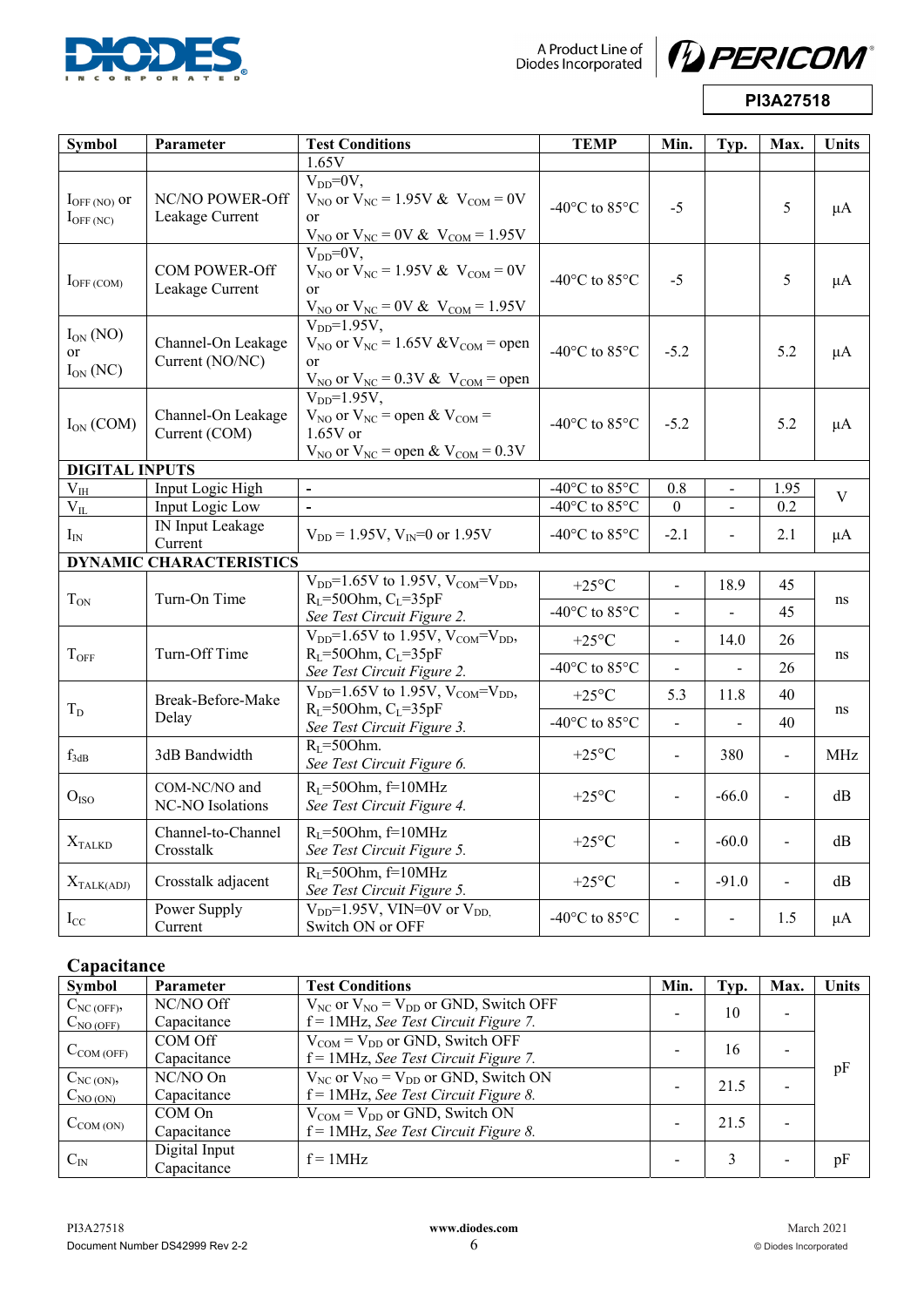



# **Test Circuits and Timing Diagrams**



### **Notes:**

**Figure 1. ON Resistance** 

1. Unused input (NC or NO) must be grounded.



**Figure 2. Switching Times** 



**Figure 3. Break Before Make Interval Timing**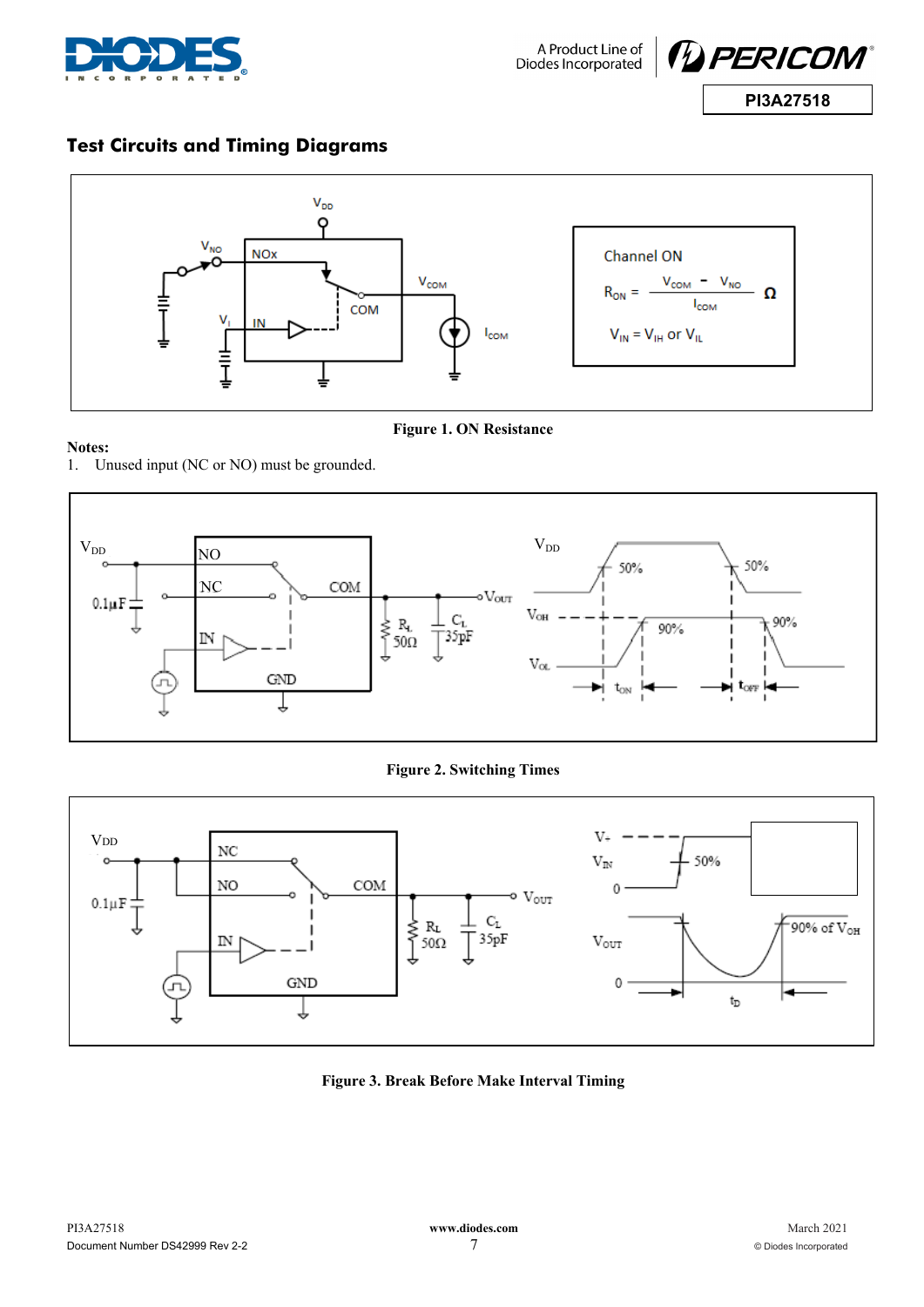

A Product Line of<br>Diodes Incorporated









**Figure 5. Channel-to-Channel Crosstalk** 



**Figure 6. Bandwidth**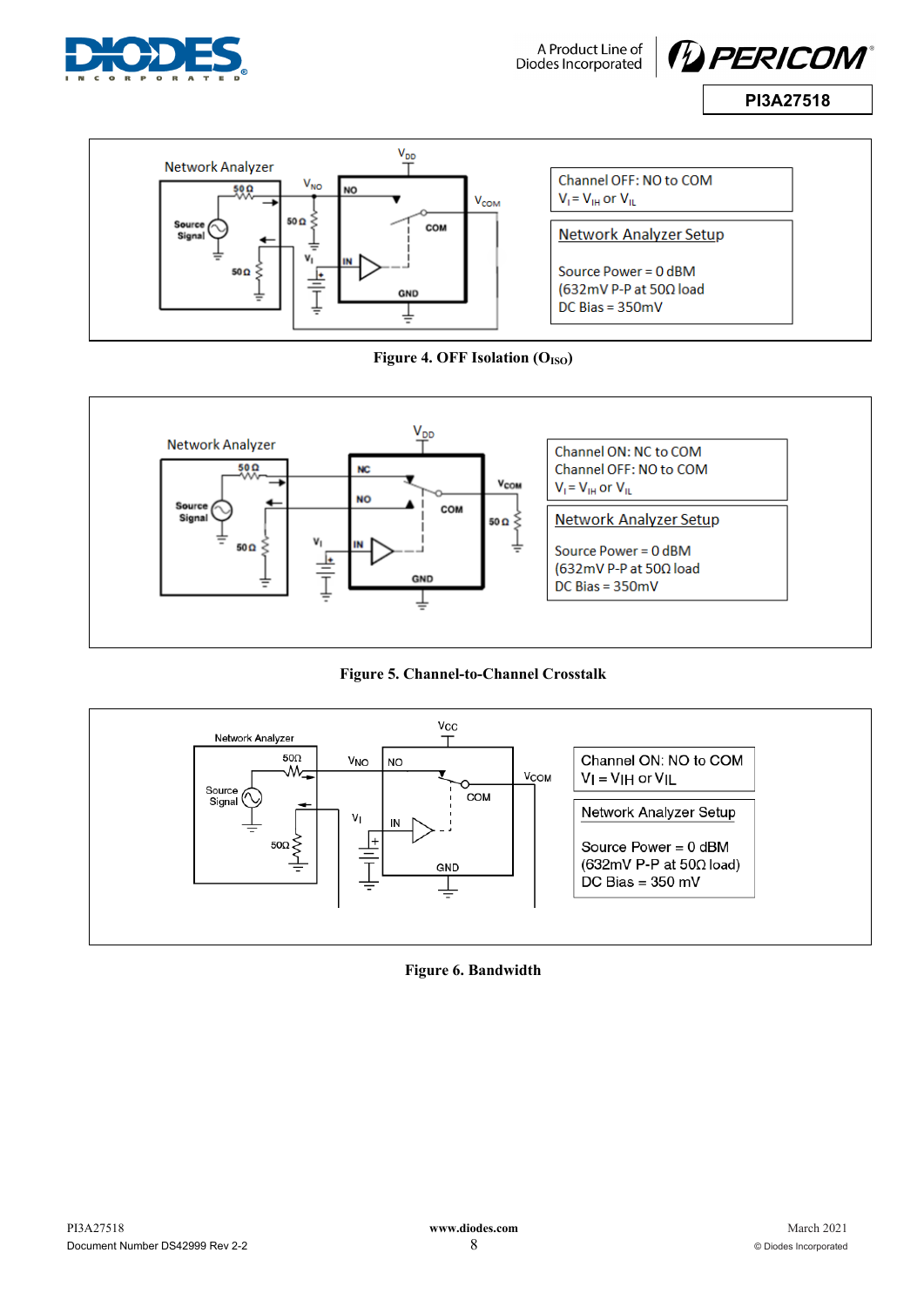





**Figure 7. Channel Off Capacitance** 



**Figure 8. Channel On Capacitance** 

### **Part Marking**

Top mark not available at this time. To obtain advance information regarding the top mark, please contact your local sales representative.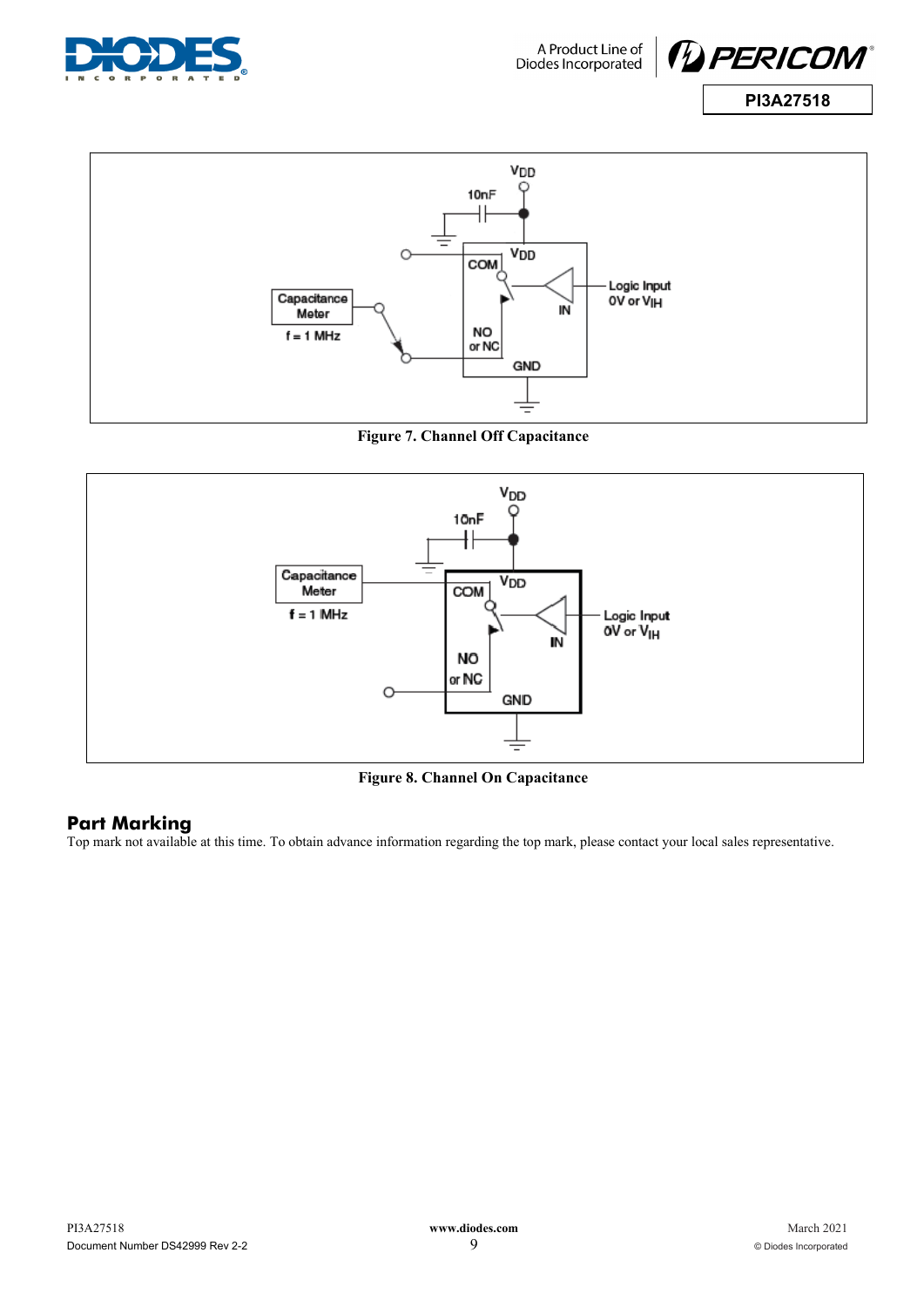



### **Packaging Mechanical**  24-TQFN (ZD)



 $17.0533$ 

#### **For latest package info.**

please check: http://www.diodes.com/design/support/packaging/pericom-packaging/packaging-mechanicals-and-thermal-characteristics/

### **Ordering Information**

| <b>Part Number</b> | <b>Packaging Code</b> | <b>Package Description</b>                     |
|--------------------|-----------------------|------------------------------------------------|
| PI3A27518ZDEX      |                       | 24-Contact, Very Thin Quad Flat No-Lead (TOFN) |
| Notes:             |                       |                                                |

1. No purposely added lead. Fully EU Directive 2002/95/EC (RoHS), 2011/65/EU (RoHS 2) & 2015/863/EU (RoHS 3) compliant.

2. See https://www.diodes.com/quality/lead-free/ for more information about Diodes Incorporated's definitions of Halogen- and Antimony-free, "Green" and Lead-free.

3. Halogen- and Antimony-free "Green" products are defined as those which contain <900ppm bromine, <900ppm chlorine (<1500ppm total Br + Cl) and <1000ppm antimony compounds.

 $4.$  E = Pb-free and Green

 $5.$  X suffix = Tape/Reel